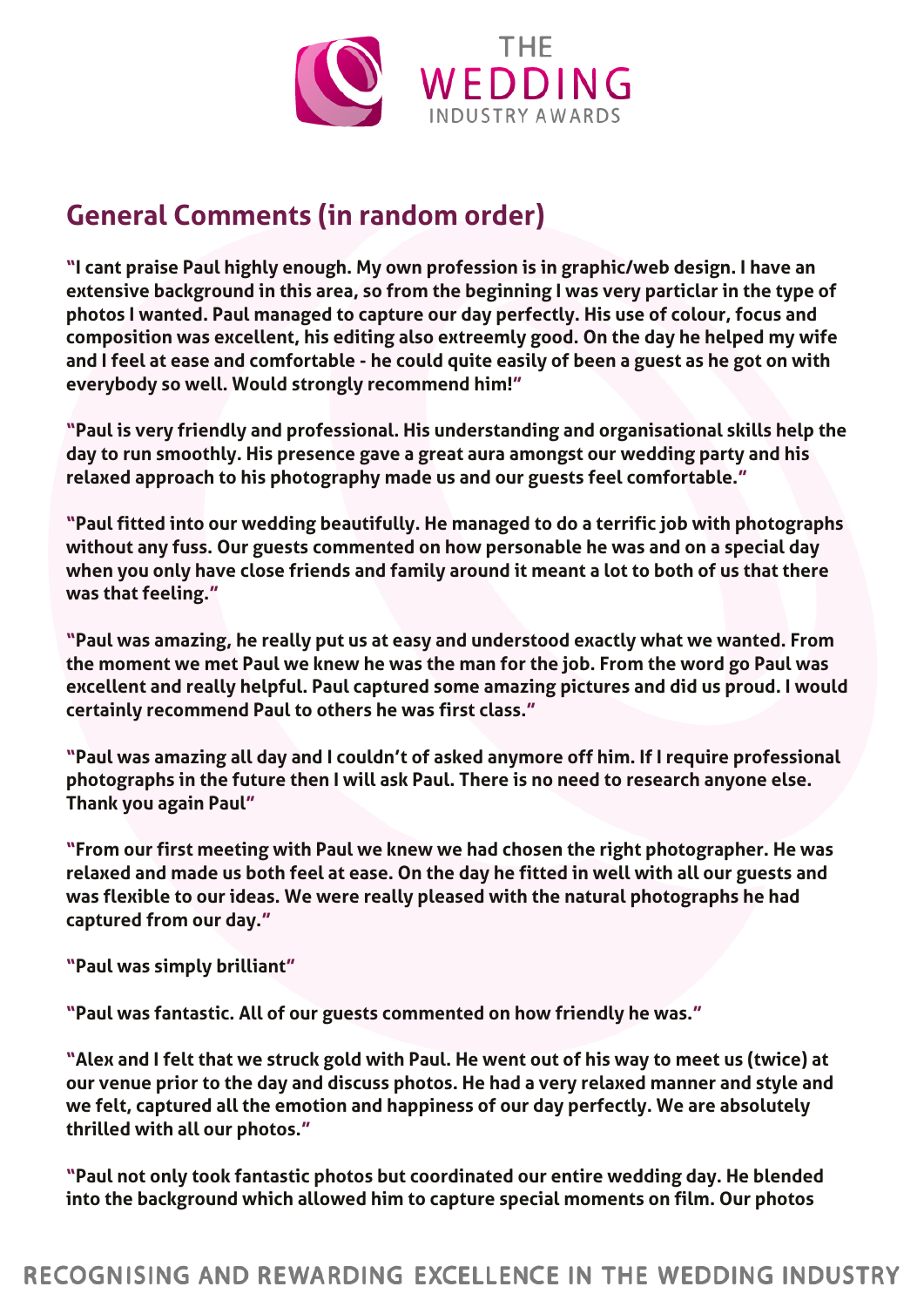

truly represent the wonderful day we had. For 2 nervous subjects he made us feel very at ease!"

"Very nice chap, down to earth and a laugh yet absolutely professional at all times and best of all after our wedding day the quality of his work is outstanding!"

"Delighted with our photos. Paul has managed to capture all of our guests enjoying the day in a very natural way. Just what we wanted! Delighted!"

"Everyone who attended the wedding commented on the photographer and said how good he was at making people feel comfortable and at ease during group shots. As well as being friendly and approachable. We were very happy with the how the day went and Paul contributed to that."

"Paul was in touch with us every step of the way. He responded to queries via email/telephone within 24/48hrs and listened to what we wanted. We were attracted to his relaxed approach and knew our venue very well which also helped. He kept us calm on the morning of the wedding and to be honest, sometimes I didn't even know he was there! he even stayed longer so he could capture our bingo games after dinner. We received our photos and were super happy with his attention to detail and style"

"Your wedding photos are such an important part of the day - you'll look back on them for ever. The wonderful set of wedding photos we now have are down to Paul's skill and ability to capture all the brilliant moments and the fun of the day. He really makes an effort to understand what you want and research your venues so that he can do the best job possible. He was a pleasure to have as part of our wedding."

"Paul was absolutely brilliant. He fitted in perfectly throughout the day, all the guests felt completely comfortable and the photos are fantastic quality. Unbelievable value for money with the package including a pre wedding shoot and 3 albums. He was dedicated and has great attention to detail."

"On the day a wedding photographer only gets a few chances to 'get it right', Paul's ability to capture the atmosphere of day, using a wide range of photographic styles, brings our wedding day back to life every time we look at our photographs."

"Paul is a wonderful photographer. He made the whole wedding party feel relaxed and happy. Paul was happy to advise and help in all aspects of our day. He is very approachable and easy to work with. Paul was a perfect part of our wedding day and we would recommend him highly."

"Paul is an exceptionally talented photographer. He captured our big day perfectly with some truly stunning photographs that we will cherish forever. Throughout the day he put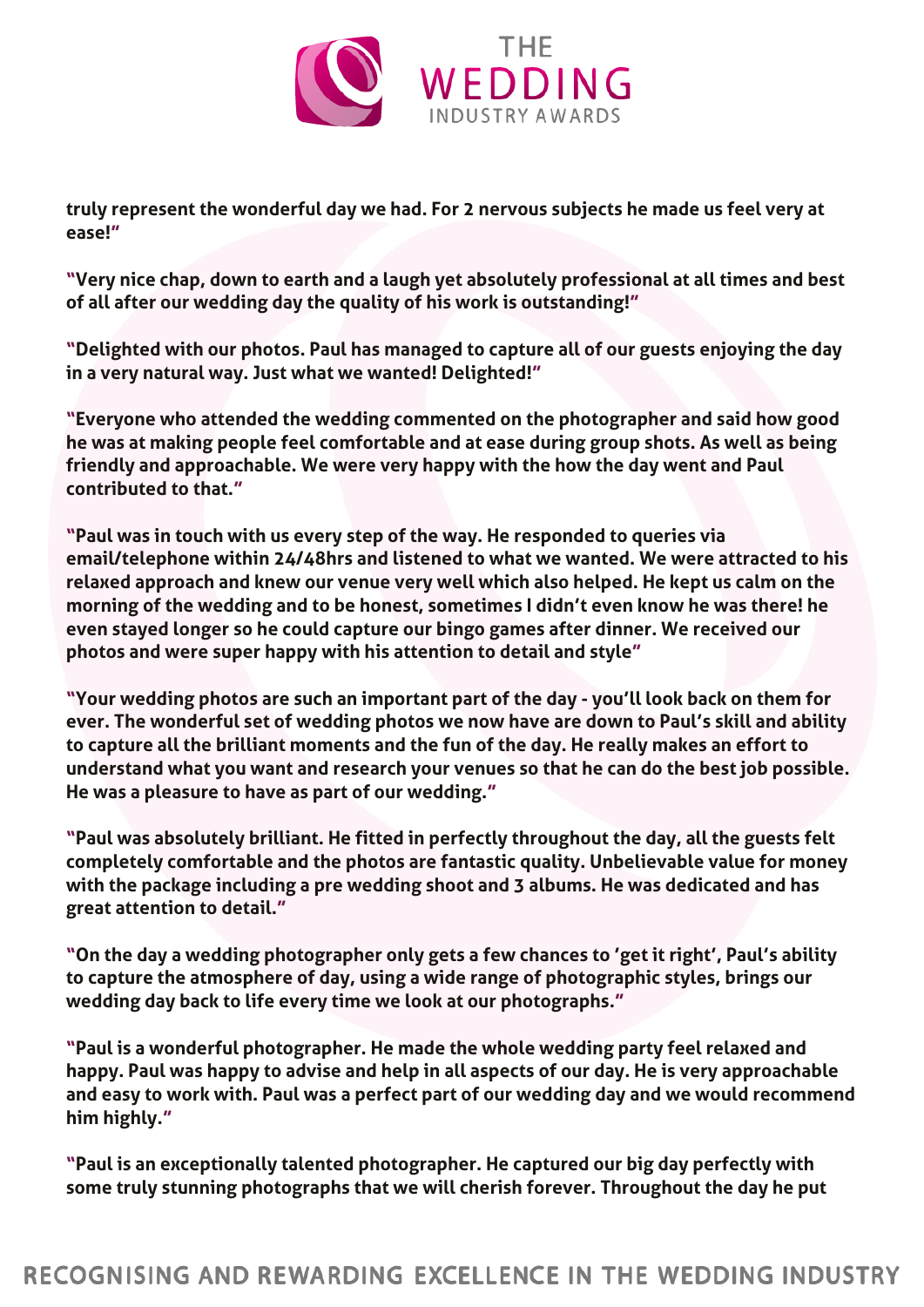

everyone at ease and most people didn't even know they were having their photo taken."

"Not only were Paul's photos beautiful and exactly what we wanted to remember our day, he was an absolute pleasure to have at our wedding. He struck a balance between being friendly and personable but also unobtrusive. He even helped to keep me calm and relaxed in the moments just before the wedding!"

"Paul made every effort to forfill our wedding photo wishes , he was on hand all day at our wedding and sometimes we didn't even know he was taking pictures . Pauls work is so relaxed and he feels more like a friend than a photographer , he made myself and my partner feel at ease . Paul's work is amazing and he takes the time and effort to understand what pictures you want and getting to know you as a couple at pre wedding shoots . We would choose paul for any future work ."

"Would not hesitate to recommend Paul to anyone else, in fact we already have done! His style is so relaxed and he works so hard to put everyone at ease to get the lovely natural shots we will treasure. He worked so hard on our big day and the shots are testament to it."

"Creative, efficient, talented. Paul went above and beyond and we are blown away by our pictures! He used initiative and was s valuable and welcomed part of our day!"

"Paul was excellent and fitted around us being abroad with limited prep time. His professionalism and excellence working at a new venue and finding the best shots in mixed weather and looking after the guests to make the experience enjoyable for everyone was fantastic. Highly recommended"

"Fantastic photographer. Well presented, friendly and helpful. Blended in without being intrusive, most of the time we weren't aware he was snapping away. Very approachable and offered advice on other aspects of the wedding as well as the photography. Has an obvious passion for what he does. Liked by all the guests. Willing to take photos of whatever we wanted but also offered other suggestions."

"Paul was amiable, accommodating and relaxed throughout the process which gave us the confidence to leave everything in his hands. He gave us gentle direction without being intrusive, and put all our guests at ease. His pictures are a beautiful and complete story of the day which we will treasure."

"I knew straight away Paul would be great and we'd feel comfortable. On the day he fitted into our wedding so well all our family and friends kept saying "Who's your mate he's lovely?""

"Paul is a great photographer who is extremely friendly and very professional. He did all he could to capture our day how we wanted it and dealt with a difficult guest very well. We felt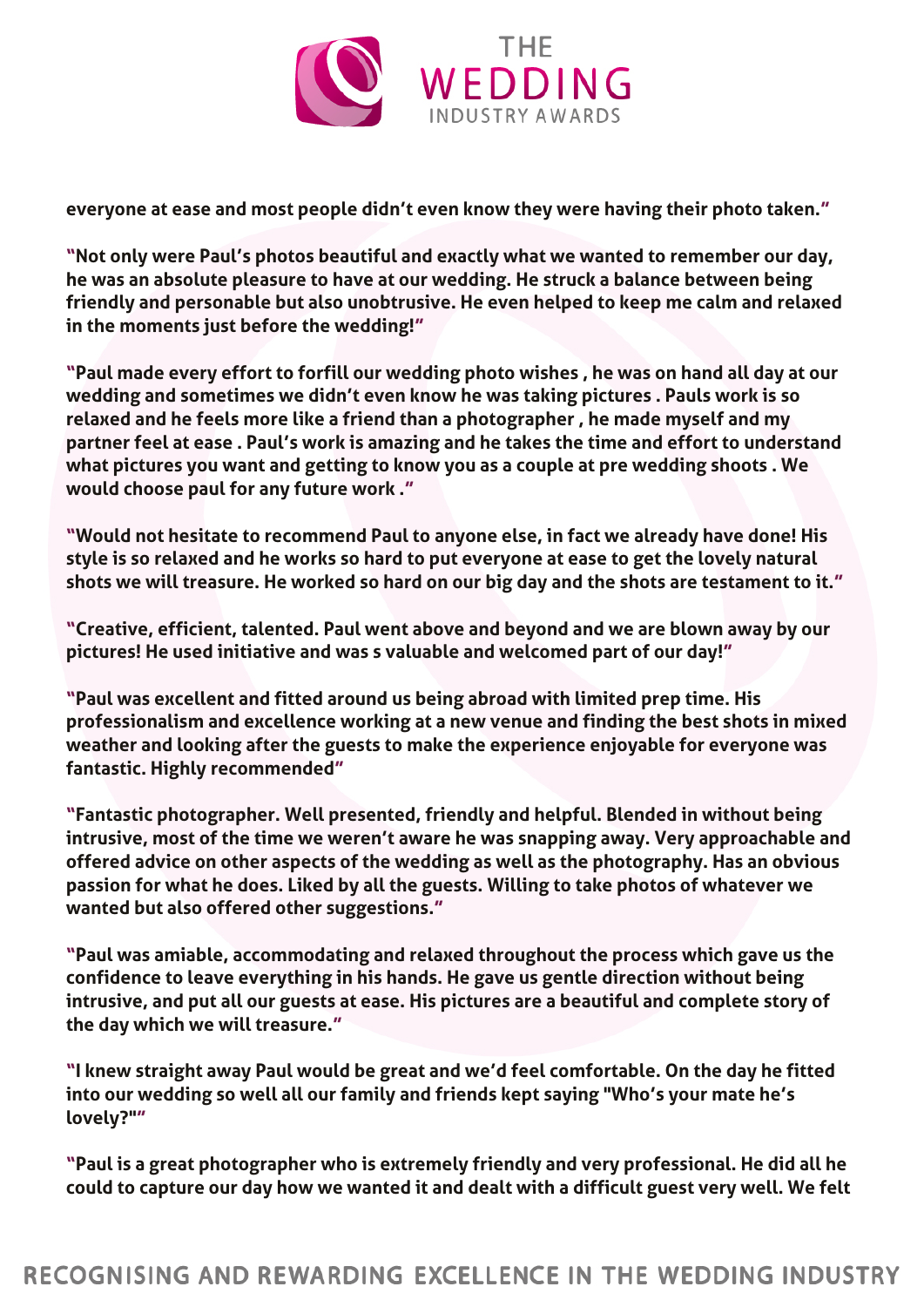

he was the perfect photographer for our day and was brilliant value for money. We would recommend him to anyone."

"Paul's personality, energy and enthusaism for what he does was clear from the start, he made us feel so comfortable and relaxed, which ultimately made our wedding photographs so truly special. On the wedding day Paul was perfect, he was assertive yet polite and a true gentleman. The quality of what he has produced for us so far is outstanding, a perfect mix of capturing the unstaged emotions of the day and the essential perfect shots. He was a delight to be around and has an exceptional talent"

"We found Paul very professional unobtrusive & friendly he was very in tune with our requirements & we are very pleased with our album & photos"

"Paul was perfect for us like a breath of fresh air. I couldn't of asked for any more. Paul organized and made everything simple, personal and perfect for our special day. I didn't even notice Paul as he fitted right in with our family which made our day extra special. Looking through our photos I was surprised and excited with the photos Paul took. Paul captured my family and friends perfectly and I couldn't of asked any more from Paul. Paul made our wedding day perfect for us. No complaints."

"Could not fault Paul's involvement with our wedding. Nothing was too much trouble and he listened to all our requests. His manner and presence at our wedding was professional , friendly and in obtrusive. Many of our guests commented how good he was and we have photos retelling the story of our day."

"Paul worked his socks off for the whole 10 hours, capturing some amazing shots from all angles. We had so many comments from our guests about how he put them at ease and how approachable he was. Paul was happy to accommodate my ever changing photo selection for the album to be sure it was perfect!"

"Paul is an exceptional photographer. You don't even know he is there. We booked Paul for our wedding and the quality of images are amazing. We loved our wedding photos. Paul does an outstanding job of creating natural relaxed photography."

"Paul was professional throughout from our first meeting, to the pre wedding shoot to the actual wedding to afterwards. He had a perfect relaxed attitude that suited us perfectly while not afraid to suggest good photo opportunities. On the day he managed to blend into the crowd and was very helpful aswell. The finished photographs are absolutely beautiful and we would not hesitate to recommend him to friends and family."

"Our wedding day was very wet But we still wanted outdoor photos to which Paul grabbed us some umbrellas and off we went into the rain. We all got very wet especially Paul as he trampled though long wet grass with a smile in his face. We had so much fun in the process,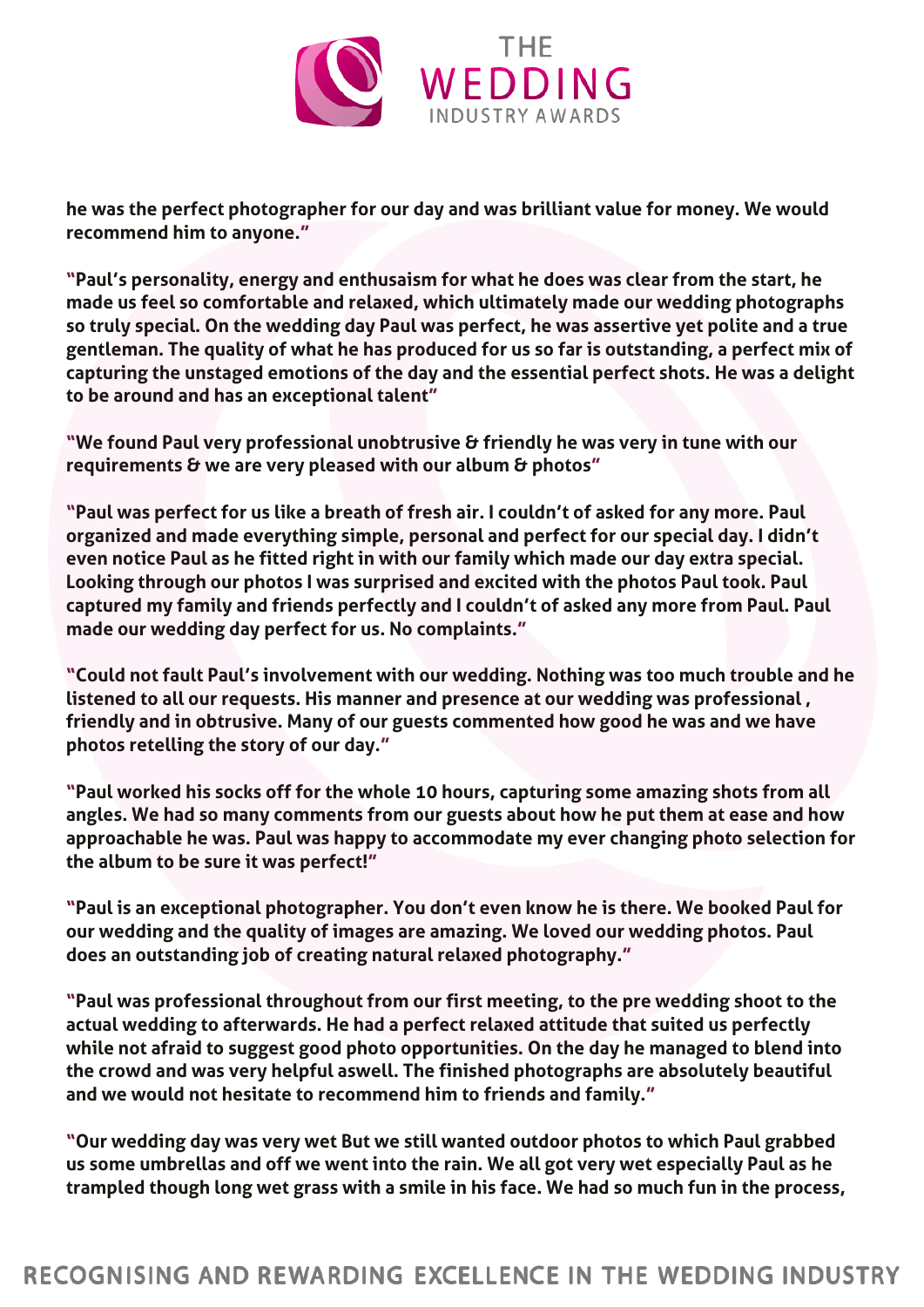

which shows in our photographs"

"We had Paul recommended by our wedding venue and he was fantastic! He knew exactly what style we wanted and worked soooo hard on the day we really couldn't have asked for more! All of our guests have commented on how much he worked in the day and the quality if outlet pictures are proof if this! Truly professional and friendly, and excellent photographer!!"

"Paul was the most wonderful wedding photographer! He really felt like part of our day and captured such natural photos which we absolutely love! Paul made us feel at ease and knew exactly how to make the most of our venue. The guests all raved about him too! I cannot rate him highly enough!"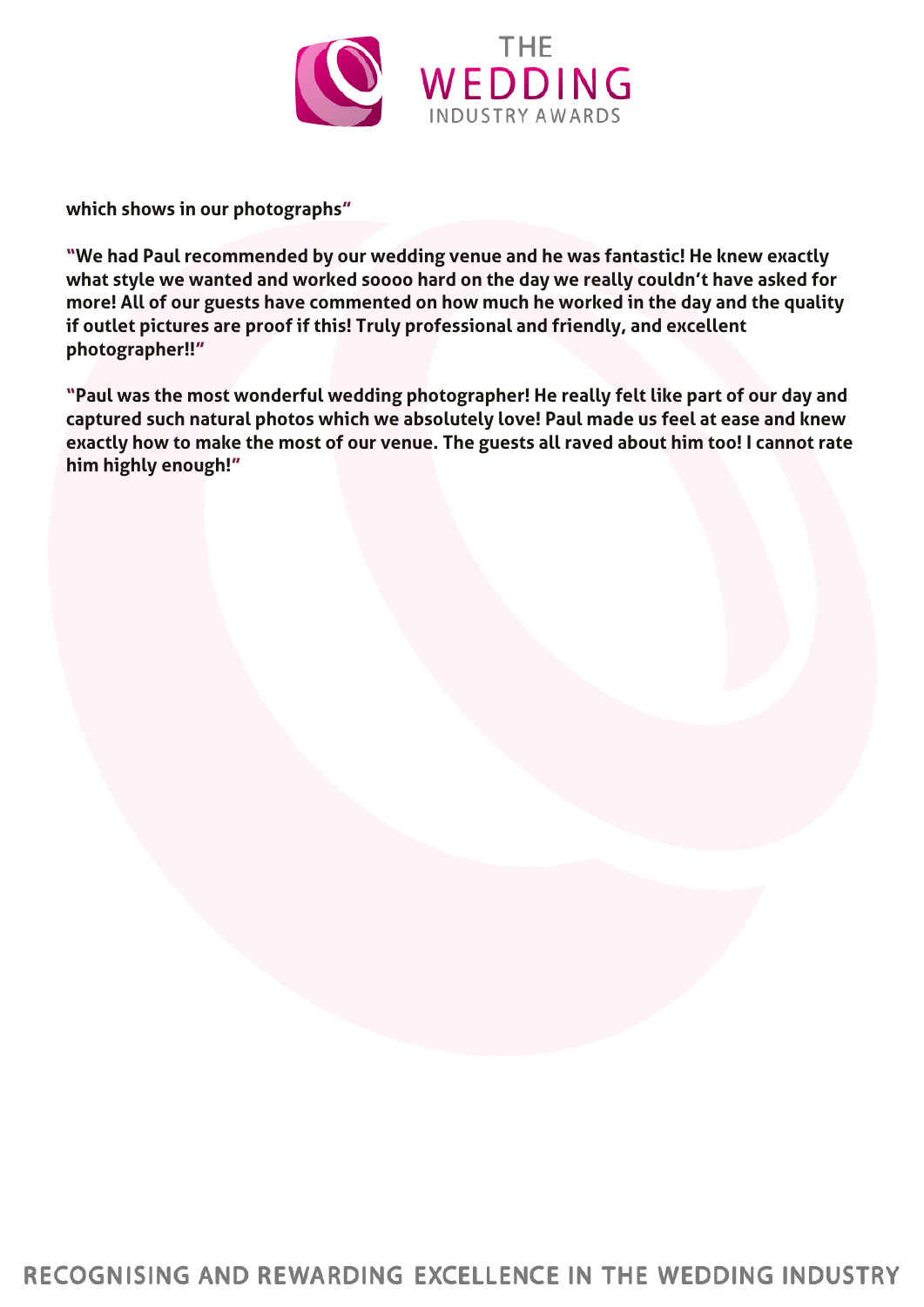

## **Why They Booked (in random order)**

"He had exactly the style we wanted for our wedding photos, he certainly made us feel very relaxed and natural. After meeting Paul, and discussing all ideas, he confirmed our decision as the right one!"

"Primarily because of the style of photography which is relaxed, elegant and timeless. Paul's amiability was also important."

"I wanted the majority of my photographs to be where the guests were not always posing or looking directly at the camera. Natural photography. Paul totally puts you at ease, he is assertive without being bossy or overpowering!"

"We liked the style of his photography. He'd also done a lot at our venue and knew it inside out and where to take the best photos. Good, detailed website with lots of portfolios to look at plus prices."

"I was fortunate enough to see his portfolio and really liked his work. Once we met he seemed a genuinley nice and friendly person - we instantly felt at ease and would recommed him to anyone."

"Recomendation and also the qulIty of photos we had seen of his! excellent!"

"We loved the natural photos he produced. They looked so relaxed and not staged. Upon meeting with Paul we knew straight away that he was the photographer for us as he really listened to what we wanted but also had his own fabulous ideas about different shots. We didn't feel particularly comfortable in front of a camera but we soon forgot about that and enjoyed the whole process. What a talented, clever man- worth his weight in gold!"

"His previous work was exactly the style we wanted, which also fitted in beautifully with the softness of our wedding theme and venue, with the image we wanted to portray."

"After meeting his wife at a wedding fair and viewing previous work we met with him and we're very impressed with his friendly relaxing style"

"Liked his style of photography"

"I looked at many photographers online and loved Pauls style of photography. I loved how natural they were and this encouraged me to get in contact with him and set up a meeting. Paul was easy to get on with and was just what we were looking for to share our big day."

"Looking at Paul's website showed that he was skilled in not only wedding photography but many other areas too. He came to our house for the first meeting and found that he was not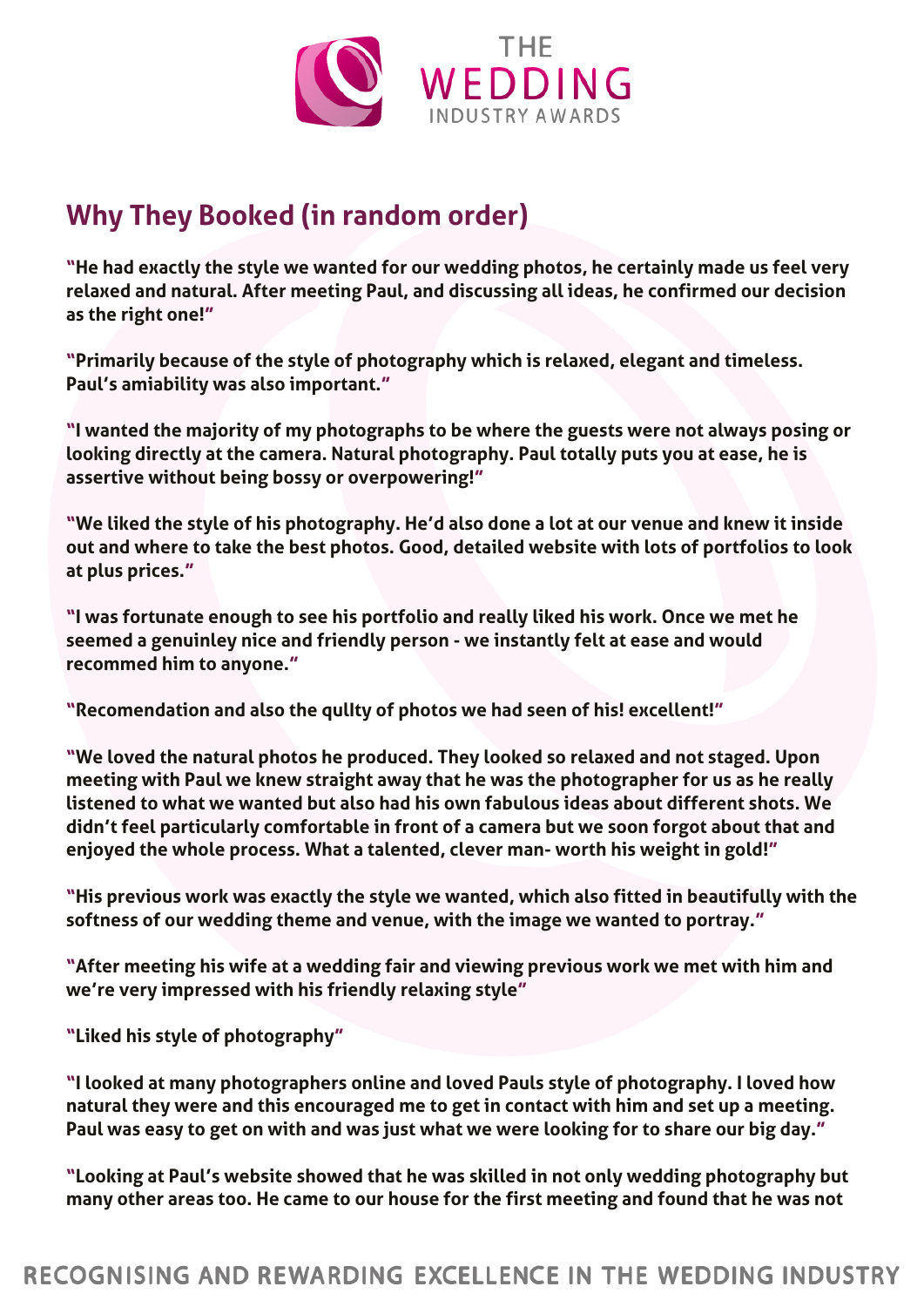

only professional but very approachable and his passion for photography was very apparent. We highly recommend him!"

"We booked Paul because of looking at his portfolio. The photographer is one of the most important parts of your wedding and we knew that he would do a fantastic job. Not only that, he is a genuinely lovely guy and brings out the best in people when taking their photograph."

"We were aware of him through friends and the excellent work he had done at their wedding. We therefore knew immediately who we wanted to do our own wedding photography when the time came so didn't hesitate to book him."

"Paul was really friendly and understood exactly what we were after from one meeting. He put no pressure on us to book and gave us time to decide by reserving the date and giving us first refusal. He was great value for money and most importantly his photos are fantastic quality."

"His pictures online were beautiful and I loved the natural feel to the pictures which is what we were looking for."

"We were impressed with his website and he came highly recommended from our reception venue. His albums were of exceptional quality, as were his client reviews."

"His photography style and presentation were exactly what we wanted and the rapport we built with him during the initial visit demonstrated to us that we could trust him to deliver what we wanted. Not only this but the wedding package he offered was the best price we had seen. So really we couldn't go wrong! We would recommend him without hesitation."

"We liked his style of photography and after meeting him found him very friendly and professional which suited us."

"We saw examples of his pictures online and at the wedding venue and felt that he made the weddings he photographed look like they were fun, happy occasions. He also seemed to capture the relationship between the bride and groom beautifully rather than artificial, 'posed' shots."

"He was recommended by a friend"

"Recommend by a friend"

"We liked his approach  $\theta$  the fact he listened to what we had in mind"

"Looking through his previous work we loved the images and felt his price for what we were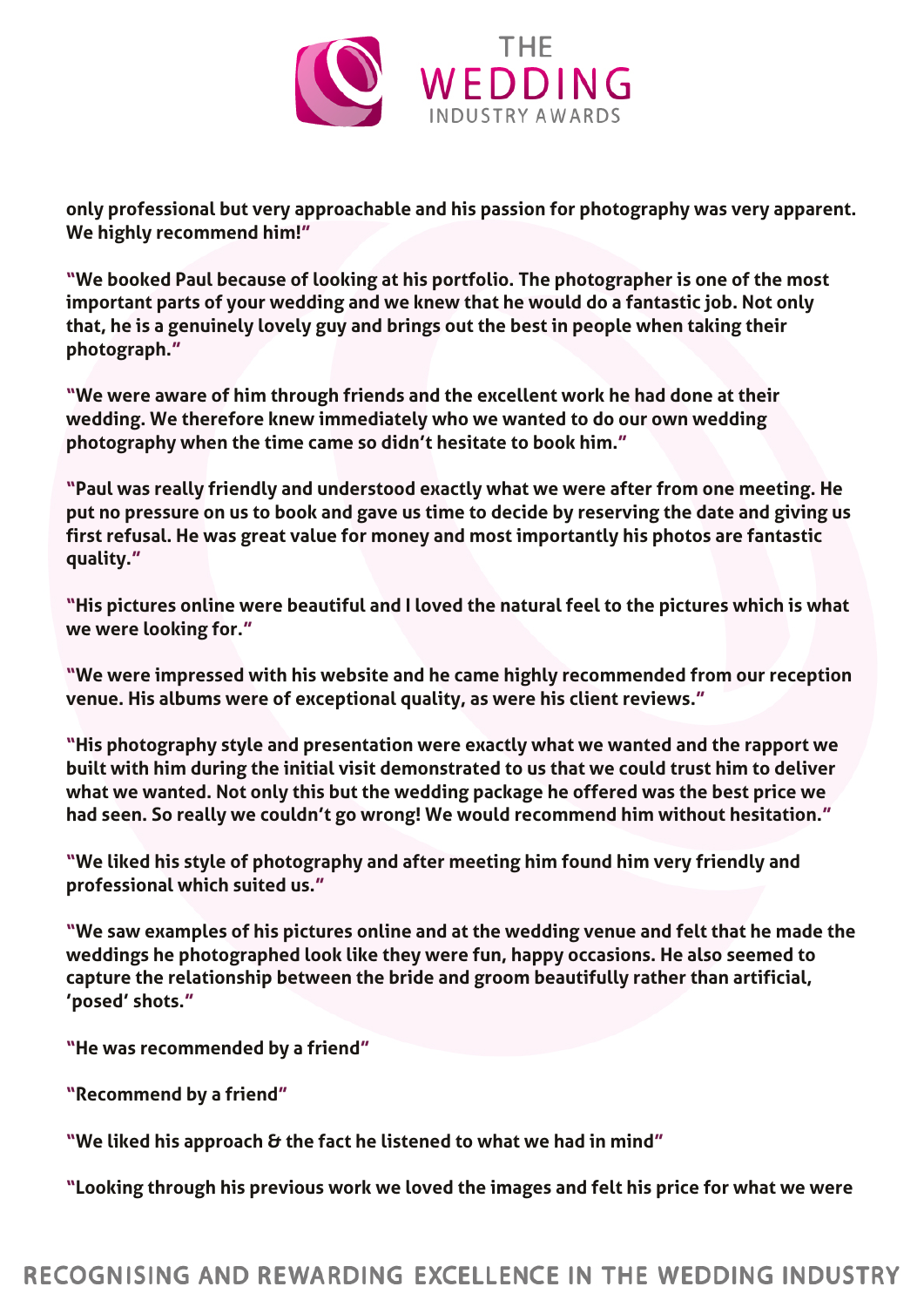

receiving was more than fair"

"Paul had a great portfolio of excellent shots and his attitude was relaxed and friendly and friends had given him a glowing review"

"We met three of the photographers whose albums we had liked at the venue. We chose Paul because he was likeable and professional and was willing to tailor the package so we got exactly what we wanted."

"Because he is genuine and talented."

"Down to earth honest and natural. The quality of his work is excellent."

"Because he is great at what he does"

"Attention to detail, relaxed style of work, quality of photographs, friendly approach, goes above and beyond just taking photos. We got on really well with him which made a huge difference as I felt like he was a friend rather than someone encroaching on our day. He contacted us after wedding to make sure we were happy with the photos, which added to that personal touch."

"Paul made us feel at easy from the very first time we met him. Offering excellent value for money, we felt there was no one else who offered the same level of personal service. Having worked with Paul and now having the results of his work, I am without doubt we had the right decision in choosing Paul to be our wedding photographer. I state with an honest belief that Paul Willets is second to none and a real credit to his profession. I thoroughly enjoyed working with Paul on our wedding day and I would personally recommend his services to family and friends, having full confidence they would not be disappointed."

"We liked the style of photography, he made us feel very at ease right from the start. We knew he would capture our wedding day in the style we wanted."

"Paul responded promptly to my enquiry and agreed to meet my husband and I at our venue, even prior to us agreeing to go with him. He explained about how he manages to achieve certain shots and what sort of light/ backdrops he looks for. We really felt on the same wavelength with him and were so impressed by his very obvious passion and talent that we were in no doubt about booking him straight away. We have received many compliments from family and friends since the wedding about not only how wonderful the photos were but also how brilliant Paul was on the day itself. We would recommend Paul without hesitation."

"We looked at other photographers. But when you compared Paul's pictures to others there is a clear difference in quality. Paul's quality of pictures had no equal so we choose him for